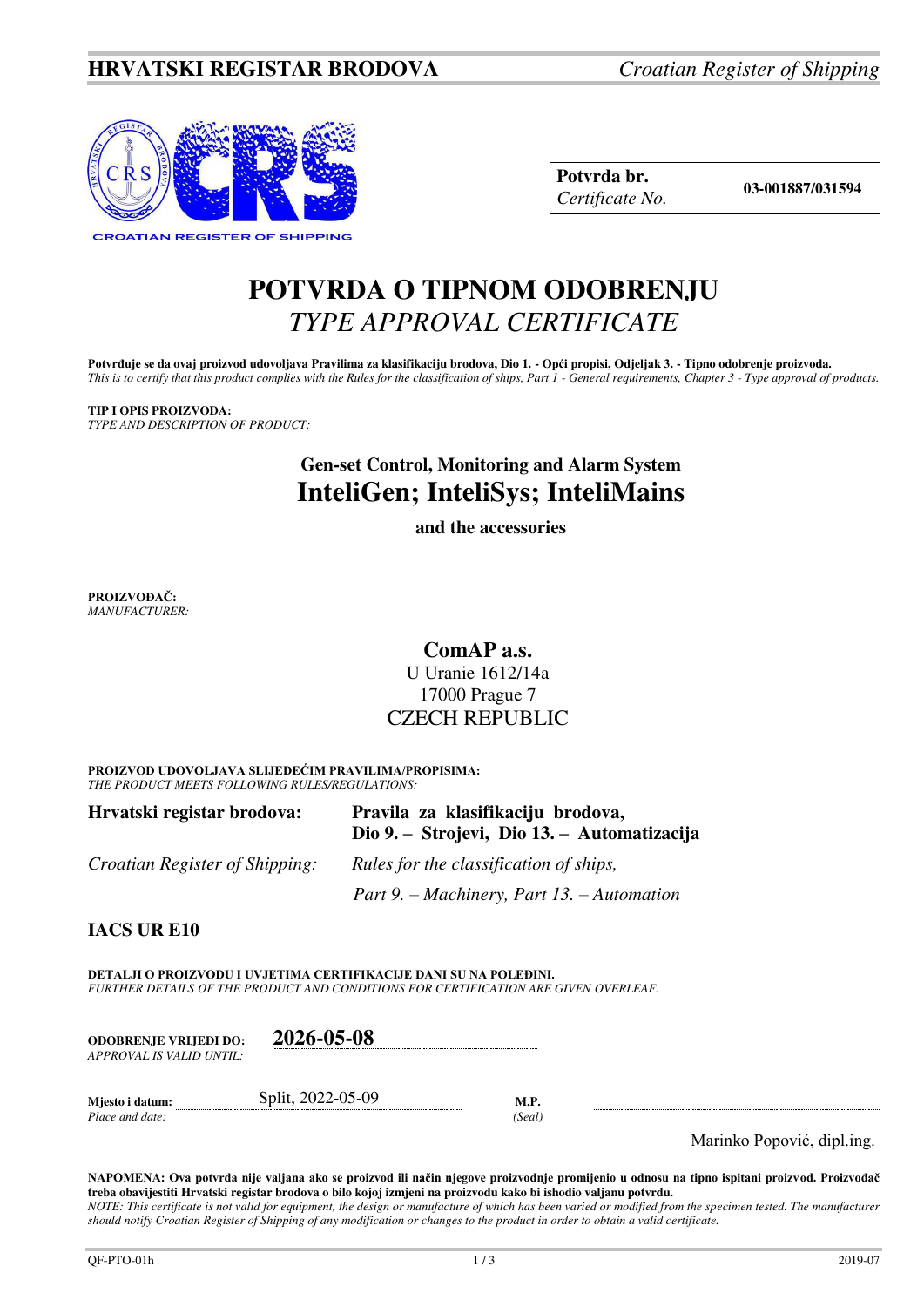

#### **PODROBNIJI OPIS PROIZVODA:** *DETAILED PRODUCT DESCRIPTION:*

### **Glavne komponente:**

*Main components:* 

- 
- 
- 
- 
- 
- 
- 
- 
- 
- 
- 
- 
- 
- 
- 
- 
- 
- 
- 
- 
- 
- 
- 
- 
- 
- 
- 
- 
- 
- 
- 
- 
- 
- 
- 
- 
- 
- 
- 
- 
- *InteliSysNTC BaseBox* **:** *Gen-set controller for paralleling applications*
- *InteliGen 1000 Marine* **:** *Gen-set controller for paralleling applications*
- *InteliGen NTC* **:** *Gen-set controller for paralleling applications* **-** *InteliGen NTC LT* **:** *Gen-set controller for paralleling applications*
- *InteliGen NT* **:** *Gen-set controller for paralleling applications*
	-
- **Fundary 1 And** *InteliGen NT LT* **:** *Gen-set controller for paralleling applications*<br>*InteliGen<sup>NTC</sup> BaseBox* **:** *Gen-set controller for paralleling applications* **-** *InteliGenNTC BaseBox* **:** *Gen-set controller for paralleling applications*
- *InteliGenNT BaseBox* **:** *Gen-set controller for paralleling applications*
- *InteliMains 1010 Marine* **:** *Mains/Utility/Tie breaker controller*
- *InteliMains NT* **:** *Mains/Utility/Tie breaker controller*
- **Figure 1.1 InteliMains NT LT**<br> *Mains/Utility/Tie breaker controller*<br> *Mains/Utility/Tie breaker controller***<br>
<b>-** *Mains/Utility/Tie breaker controller* 
	- *InteliMainsNTC BaseBox* **:** *Mains/Utility/Tie breaker controller*
- *InteliMainsNT BaseBox* **:** *Mains/Utility/Tie breaker controller*
- *InteliVision 5 CAN Backlit* **:** *5.1" colour display for controller*
- *InteliVision 5 CAN Backlit VOLVO* **:** *5.1" colour display for controller*
- *InteliVision 8 Marine* **:** *8" colour display for controllers*
- *InteliVision 12 Touch OEM* **:** *12" colour display for controllers*
- *InteliVision 13 Touch* **:** *13" colour display for controllers*
- *IG-AVRi/Marine* **:** *AVR Interface*
- *IG-MTU-2-1* **:** *AC voltage measurement transformer unit*
- *IG-MTU Marine* **:** *AC voltage measurement transformer unit*
- *IG-AVRi-TRANS/Marine* **:** *Power Supply Transformer for IG-AVRi/Marine*
- *IGS-LSM+PMS Dongle* **:** *SW key for Load sharing and Power management*
- *Inteli AOUT8* **:** *CAN extension module 8 AOUT*
- *Inteli AIN8* **:** *CAN extension module 8 AIN*
- *Inteli AIN8TC* **:** *CAN extension module 8 Thermocouple AIN*
- *Inteli IO8/8* **:** *CAN extension module 8 I/O*
- *IGS-PTM* **:** *CAN extension module, 8xBI, 8xBO, 4xAI, 1xAO*
- *IS-AIN8* **:** *Analogue Input Module*
- *IS-BIN16/8* **:** *Binary Input/Output Module*
- *InternetBridge-NT* **:** *Communication module, internet bridge*
- *I-CB* **:** *Communication bridge to non-standard protocols*
- *InteliFieldBus Gateway* **:** *Communication bridge to different Fieldbus protocols*
- *I-LB+* **:** *Communication module USB, RS232, RS485* 
	- *I-LBA* **:** *Low battery adaptor*
	- *I-RB 16* **:** *Relay board with 16 relays*
	- *I-RB 8* **:** *Relay board with 8 relays*
	- *I-CR* **:** *CAN repeater*
	- *I-CR-R* **:** *CAN Redundancy Module*
	- *IGL-RA15* **:** *Remote annunciator*